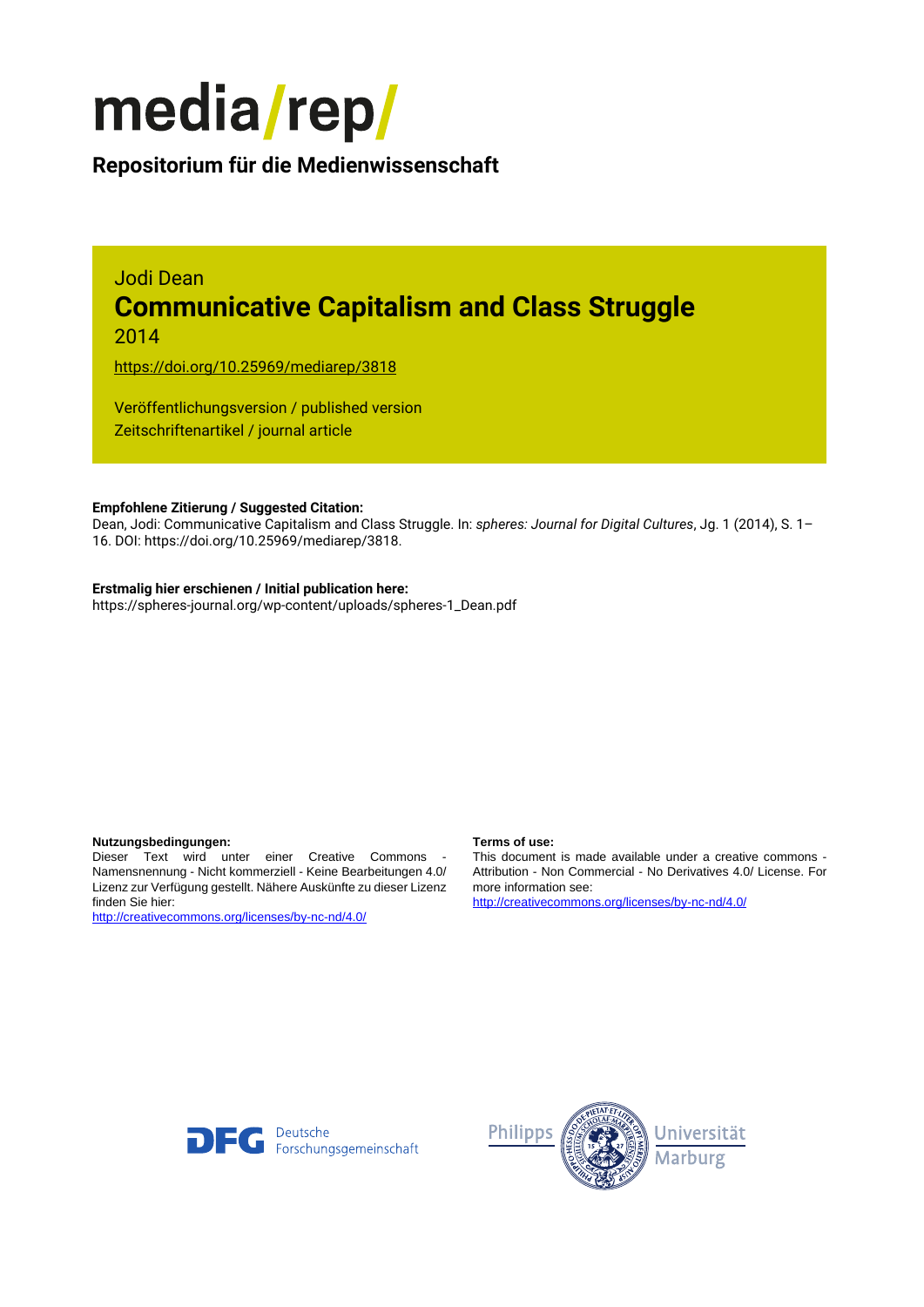

<u>.</u>

© the author(s) 2014 www.spheres-journal.org #1 *Politics after Networks*

JODI DEAN

## **COMMUNICATIVE CAPITALISM AND CLASS STRUGGLE**

We have entered the first phase of the revolt of the knowledge class. The protests associated with the Occupy movement, Chilean student protests, the Montreal protests, European anti-austerity protests, some components of the protests of the Arab spring, as well as multiple ongoing and intermittent strikes of teachers, civil servants, and medical workers all over the world, are protests of those proletarianized under communicative capitalism. These are not struggles of the multitude, struggles for democracy, or struggles specific to local contexts. Nor are they merely the defensive struggles of a middle class facing cuts to social services, wage stagnation, unemployment, and declining home values. They are fronts in a class war under the conditions of global communicative capitalism.

Mainstream media babble about Facebook and Twitter revolutions was right, but for the wrong reasons. It was right to draw our attention to networked media, to suggest a link between the protests and ubiquitous communication networks. But it was wrong to think that protests are occurring because people can easily coordinate with social media, that they are primarily struggles for democracy, or that they are indications of a push for freedom on the part of networked individuals.<sup>1</sup> These revolts make sense as class struggle, as the political struggle of a knowledge class whose work is exploited and lives are expropriated by communicative capitalism.2

I am using the term knowledge class very broadly to designate those whose communicative activities generate value that is expropriated from them.3 I have in mind both the wide field of knowledge labor and the voluntary, unpaid, everyday activities of media use that are traced,

<sup>1</sup> Paul Mason, *Why It's Kicking Off Everywhere: The New Global Revolutions*, London, Verso, 2012.

<sup>2</sup> See my discussions of communicative capitalism in: Jodi Dean, *Democracy and Other Neoliberal Fantasies*, Durham, Duke, 2009; Dean, *Blog Theory*, Cambridge, Polity, 2010.

<sup>3</sup> See Christian Fuchs, "Labor in Informational Capitalism and on the Internet", *The Information Society,* 26, 2010, pp. 179–196.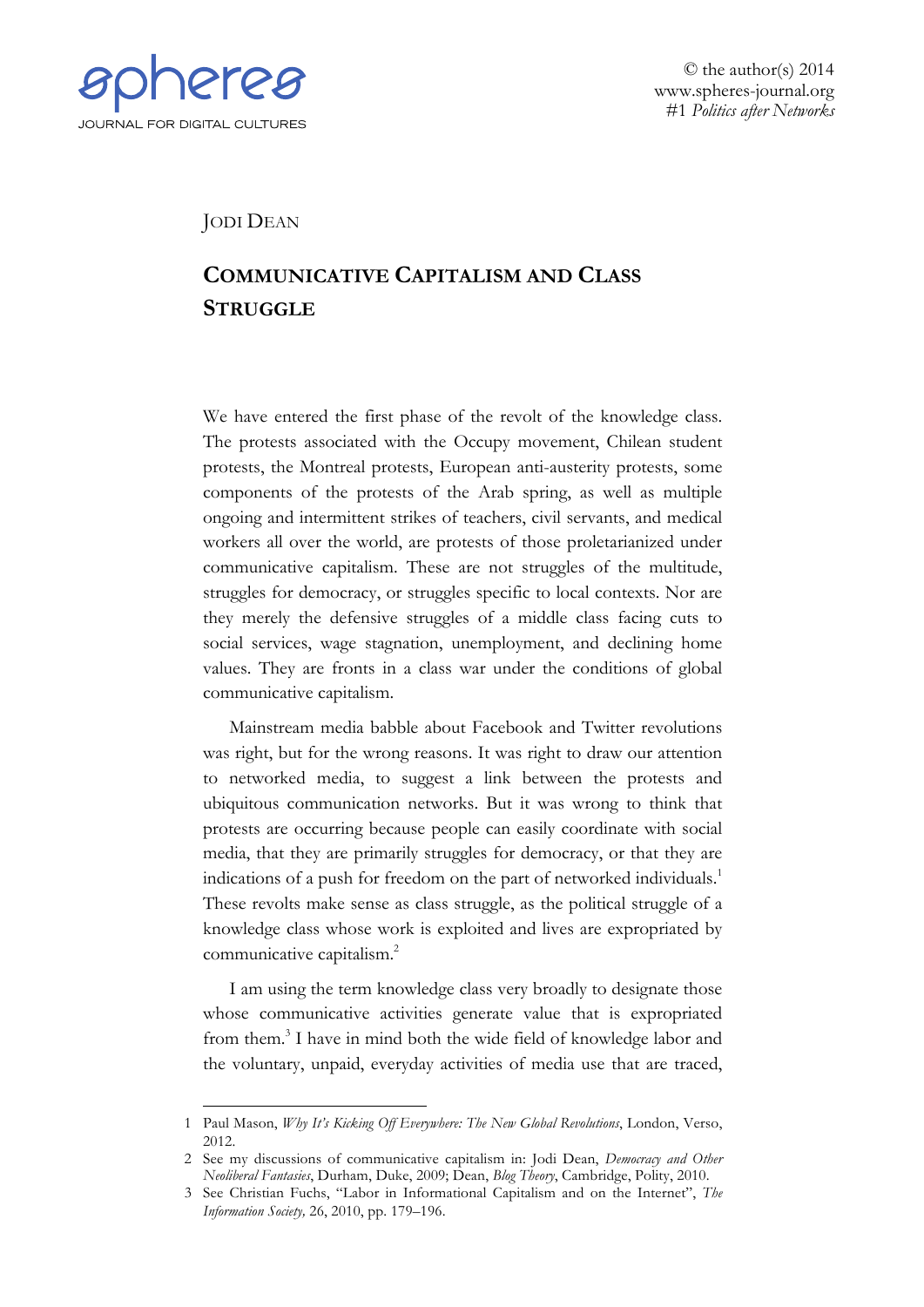stored, aggregated and analyzed as a proprietary resource for capitalist accumulation.4 Paid, unpaid and precarious labor should not be treated separately. As Enda Brophy and Greig de Peuter powerfully demonstrate, they constitute a "circuit of exploitation". Brophy and de Peuter use the smartphone to articulate this labor circuit, making sense of it in terms of work typical of a "cybertariart". The "circuit of exploitation" around the smartphone moves from extraction, assembly and design through mobile-work, support-work, and e-waste.<sup>5</sup>

### SUPPORTING EVIDENCE

Where might we find support for the idea that we are witnessing an early phase of the class struggle of the knowledge class? Demographic data is a good place to start. In an analysis of Occupy Wall Street (OWS), Ruth Milkman, Stephanie Luce and Penny Lewis find that highly educated young people were over-represented among OWS activists and supporters and that many were underemployed, indebted or had recently lost their jobs.<sup>6</sup> A report based on data collected by Turkish security forces shows that over half of the Gezi park protesters were in university or university graduates, even though their incomes were in the bottom economic half.<sup>7</sup>

Andre Singer, looking at the massive Brazilian protests of June 2013, likewise emphasizes the predominance of young, highly educated and un- or underemployed adults.<sup>8</sup> Singer finds that in protests in the eight Brazilian state capitals, 43 per cent of protesters had college degrees. In protests in Sao Paolo, nearly 80 per cent had college degrees. Although these educational levels could suggest a middle class revolt, data on income and occupation point in the direction of the lower and lower-middle class, the bottom economic half of society where people are more likely to work as shop assistants, drivers, waiters, receptionists and primary school teachers than they are as technicians or administrators. To make sense of the disparity between high education and low incomes, Singer posits a new proletariat or precariat taking to the streets.

Looked at most broadly, the demographics of recent protests point to heavy involvement by those who are young, well-educated, and un-

<sup>4</sup> Catherine McKercher and Vincent Mosco, *Knowledge Workers in the Information Society,*  Lanham, Lexington Books, 2007.

<sup>5</sup> Enda Brophy and Greig de Peuter, "Labours of Mobility: Communicative Capitalism and the Smartphone Cybertariat", in: Andrew Herman et al. (eds.), *Theories of the Mobile Internet: Materialities and Imaginaries*, London, Routledge, 2014.

<sup>6</sup> Ruth Milkman [et al., "Changing the Subject: A Bottom-Up Account of Occupy Wall](http://sps.cuny.edu/filestore/1/5/7/1_a05051d2117901d/1571_92f562221b8041e.pdf)  Street in New York City", New York, *CUNY The Murphy Institute*, 2013, p. 4.

<sup>7</sup> ["78 Percent of Gezi Park Protest Detainees Were Alevis: Report"](http://www.hurriyetdailynews.com/78-percent-of-gezi-park-protest-detainees-were-alevis-report-.aspx?pageID=238&nID=58496&NewsCatID=341.), *Hurriyet Daily News,* November 25, 2013.

<sup>8</sup> Andre Singer, "Rebellion in Brazil", *New Left Review,* 85, Jan-Feb, 2014, pp. 19–37.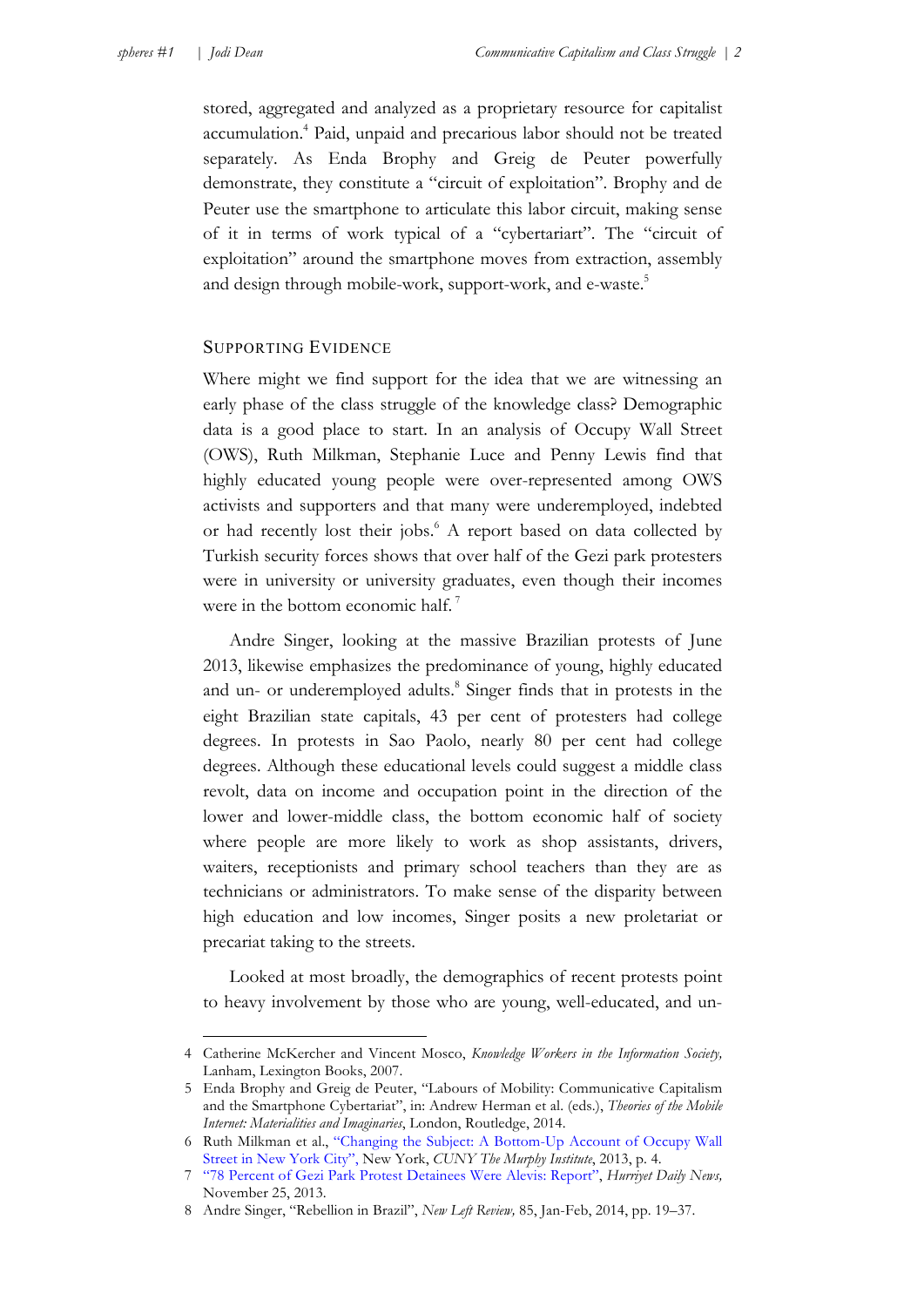or underemployed. Because of the tight labor market, they encounter a decreasing return on their investment in education. As they wind up in jobs for which they are over-qualified, they end up pushing those without a college education out of the labor market entirely, thereby contributing indirectly to long-term unemployment.<sup>9</sup> In 2013, the occupations employing the largest numbers of people in the US were all in the service sector: retail sales, cashiers, food service, office workers, nursing and customer service.<sup>10</sup>

Ongoing labor struggles also support the hypothesis of the revolt of the knowledge class. Alongside the large-scale movements, there has been an array of strikes and actions by communicative laborers. Highly visible ones in the US include the protests of civil service workers in Wisconsin in 2011 and the Chicago teachers' strike of 2012. Globally, strikes by knowledge workers seem to be increasing. Here is a partial list from March 2014: public sector and airport workers in Germany; cleaners at the University of London; a telecom strike in Ghana; a sit-in at an airport in Sudan in protest over the outsourcing of security jobs; teachers and education support workers in Western Australia; 7000 doctors in South Korea opposing plans to introduce telemedicine and for-profit hospital subsidiaries; Greek civil servants, teachers, doctors, and pharmacists; non-teaching staff and postal workers in India.<sup>11</sup> Even this partial list of disconnected struggles in the workplaces of the knowledge class, supports the idea that the protests of the last few years are revolts of the *cognitariat*.

At the same time, given changes in the workplace associated with increased use of technology, flexibilization, precaritization and the related decline of unions, we cannot expect class struggle in communicative capitalism to be exclusively or even primarily in clearly delineated workplaces. Communicative production itself takes place throughout the social field. That a struggle does not take the form of a classic workplace struggle, in other words, does not mean that it is not class struggle. Education, debt, housing, and student protests are themselves forms of class politics and not distinct areas of issue politics. Likewise, that a primary organizational feature of the recent protests has been the general or mass assembly, often in parks or public squares, should not direct us away from class struggle. The mainstream media often emphasises the fact that occupiers are always on their phones uploading videos and tweeting: for contingent and mobile workers, the park is a workplace. Their phones are means of production. When they

<u>.</u>

<sup>9</sup> Jordan Weissmann, ["53% of Recent College Grads are Jobless or Underemployed –](http://www.theatlantic.com/business/archive/2012/04/53-of-recent-college-grads-are-jobless-or-underemployed-how/256237/) [How?",](http://www.theatlantic.com/business/archive/2012/04/53-of-recent-college-grads-are-jobless-or-underemployed-how/256237/) *The Atlantic,* April 23, 2012; Weissmann, ["College Grads Taking Low-Wage](http://www.bloomberg.com/news/2014-03-06/college-grads-taking-low-wage-jobs-displace-less-educated.html)  [Jobs Displace Less Educated",](http://www.bloomberg.com/news/2014-03-06/college-grads-taking-low-wage-jobs-displace-less-educated.html) *Bloomberg,* March 23, 2014.

<sup>10</sup> ["Occupational Employment and Wages –](http://www.bls.gov/news.release/pdf/ocwage.pdf) May 2013", *Bureau of Labour Statistics*, U.S. Department of Labor, 2014.

<sup>11</sup> See the overview provided by the [World Socialist Web](http://www.wsws.org/en/articles/2014/03/28/wkrs-m28.html).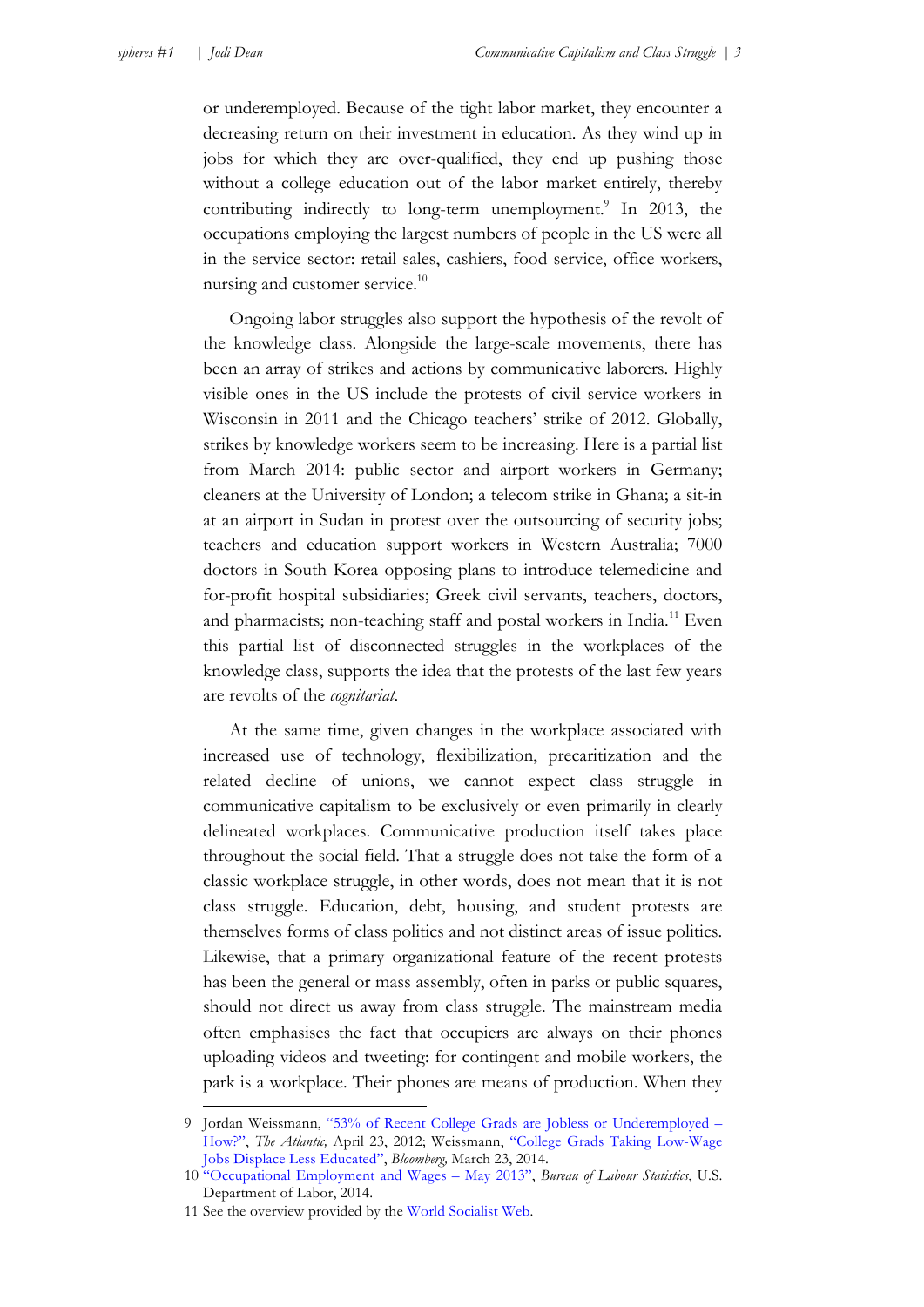occupy, they put these means of production to a use of their own choosing, not capital's (although capital can still expropriate it).

Demographics and workplace struggles support the idea of the revolt of the knowledge class. I turn now to the basic idea of communicative capitalism and its implications for an understanding of the current setting of class struggle.

### COMMUNICATIVE CAPITALISM

Communicative capitalism refers to the form of late capitalism in which values heralded as central to democracy materialize in networked communications technologies. Ideals of access, inclusion, discussion and participation are realized through expansions, intensifications and interconnections of global telecommunications. In communicative capitalism, capitalist productivity derives from its expropriation and exploitation of communicative processes. This does not mean that information technologies have replaced manufacturing; in fact, they drive a wide variety of mining, chemical, and biotechnological industries. Nor does it mean that networked computing has enhanced productivity outside the production of networked computing itself. Rather, it means that capitalism has subsumed communication such that communication does not provide a critical outside. Communication serves capital, whether in affective forms of care for producers and consumers, the mobilization of sharing and expression as instruments for "human relations" in the workplace, or contributions to ubiquitous media circuits.

Other names for communicative capitalism are knowledge economy, information society, and cognitive capitalism. Although they are all trying to designate the same formation, each highlights something different. Knowledge points to combinations of skill and content (know-how and know-that); information points just to content, although its circulatory systems are implied. Cognitive is too narrow and is linked to the idea of immaterial labor, which has rightly been subjected to thorough critique. I highlight communication in part because I want to underscore the impact of this iteration of capitalism on democracy: it subsumes it, eliminating its capacity to designate a critical gap within the social field. What Jürgen Habermas theorized as communicative action does not provide a critical alternative to instrumental reason and the one-dimensional society. It does not because communication has become a primary means for capitalist expropriation and exploitation. Linguistic, affective, and unconscious being-together, flows and processes constitutive not just of being human but of broader relationality and belonging, have been co-opted for capitalist production.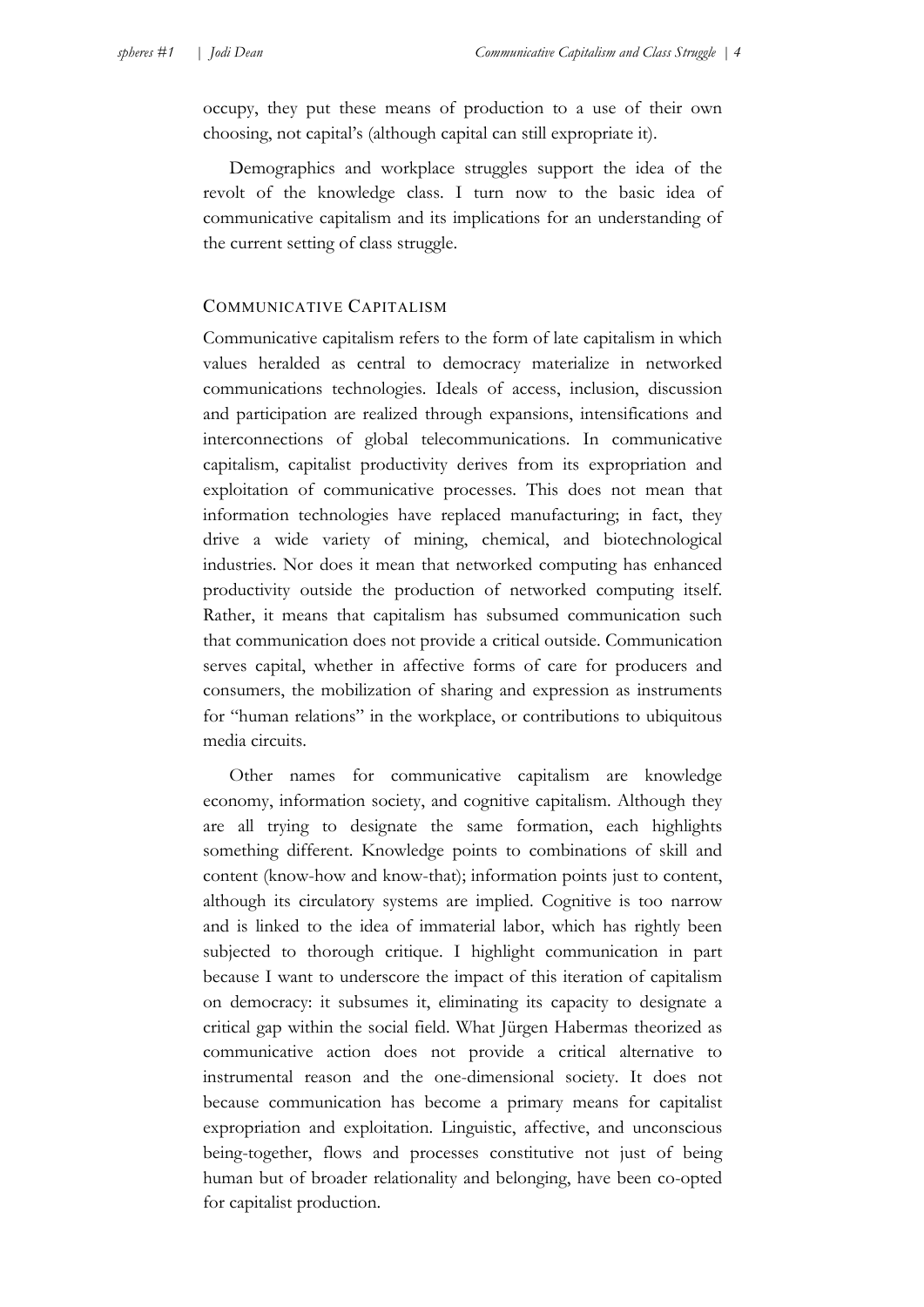Marx's analysis of value in *Capital* helps explain how communication can be a vehicle for capitalist subsumption. In his well-known discussion of the commodity, Marx considers how it is that different sorts of goods can be exchanged with one another. His answer is human labor; understood as quanta of time, labor renders different goods commensurable with one another. But how is this possible? Why would an hour of mining labor be commensurate with an hour of farming labor? The answer involves the fundamentally social character of labor. What is common to different kinds of human labor is that they are all labor in the abstract, components of the larger homogeneous mass of human labor. Labor, and hence value, is inextricable from the relations of production and reproduction constitutive of society. Products of labor are "crystals of this social substance, common to them all," that is to say, values. Communicative capitalism seizes, privatizes, and attempts to monetize the social substance without waiting for its crystallization in products of labor. It does not depend on the commodity-thing. It directly exploits the social relation at the heart of value. Social relations don't have to take the fantastic form of the commodity to generate value for capitalism. Via networked, personalized communication and information technologies, capitalism has found a more straightforward way to appropriate value.

One of the clearest expressions of communicative capitalism's direct exploitation of the social substance is Metcalfe's Law: "The value of a communications network is proportional to the square of the number of its' users."<sup>12</sup> The basic idea is, the more people using a network, the more valuable it is. The truth in Metcalfe's Law is its association of value with the communicative network itself. Value is a property of the relations, the links, between and within pages. Google's PageRank algorithm is one of most successful information retrieval algorithms because it takes linking into account, mining and extracting common knowledge. PageRank puts to use the fact that networked communications are the form of capitalism's subsumption of the social substance to its terms and dynamics. Matteo Pasquinelli thus argues that, "Google is a parasitic apparatus of capture of the value produced by common intelligence."13 He treats the prestige that PageRank attends to (and reflexively enhances) in terms of the *network value* of any given link. Network value describes a link's social relations: How many other links is it related to? Are those links related to other links? How many? Google captures this value, the link's social substance and its place within a general system of social relations.

<u>.</u>

<sup>12</sup> Bob Briscoe et al., ["Metcalfe's Law is Wrong",](http://spectrum.ieee.org/computing/networks/metcalfes-law-is-wrong) *IEEE Spectrum,* July, 2006.

<sup>13</sup> [Matteo Pasquinelli, "Google's PageRank Algorithm: A Diagram of the Cognitive](http://matteopasquinelli.com/docs/Pasquinelli_PageRank.pdf)  Capitalism and the Rentier of the Common Intellect", in: Konrad Becker and Felix Stalder (eds.), *Deep Search: The Politics of Search Beyond Google*, Edison, Transaction, 2009.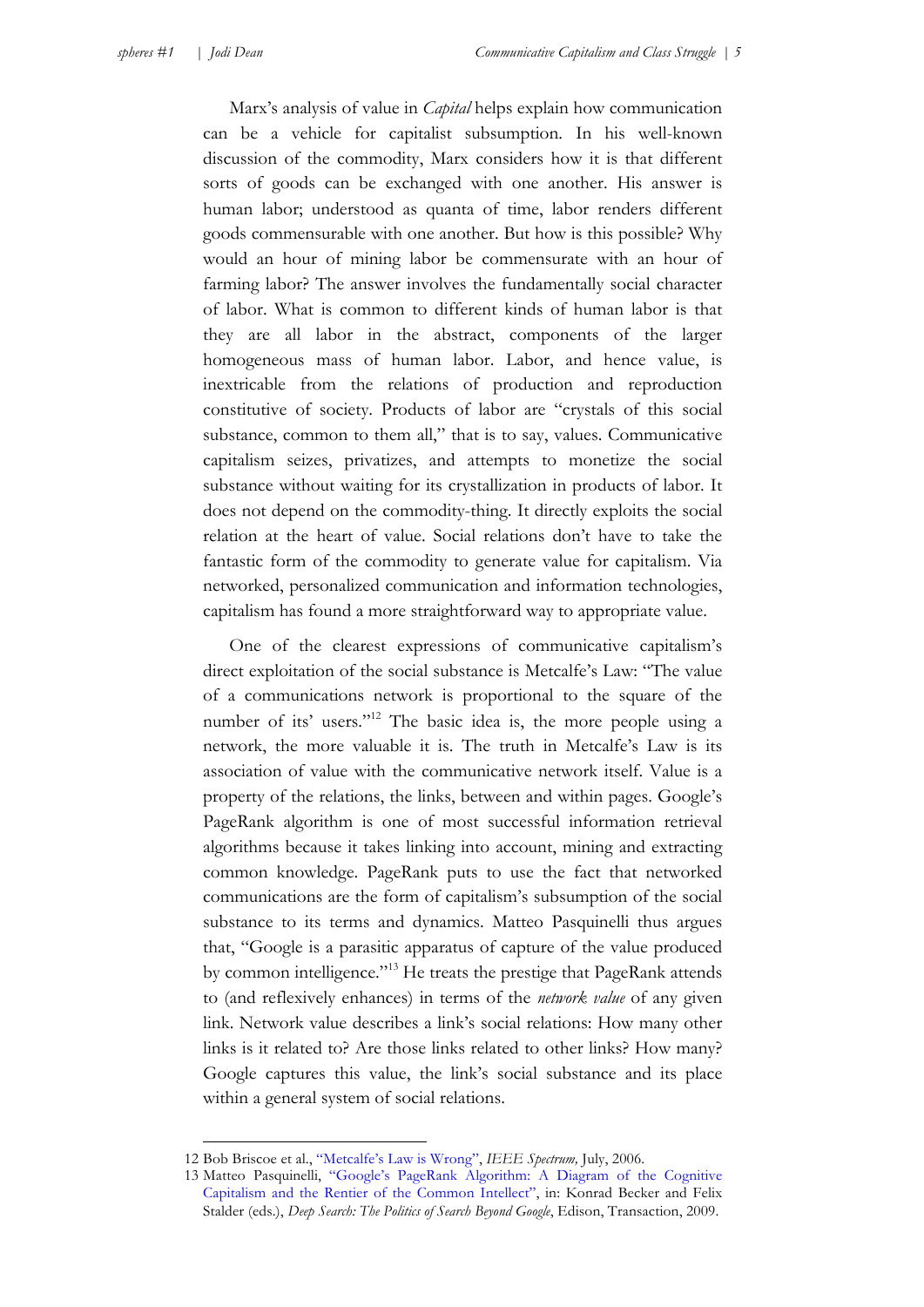1

Communicative capitalism subsumes everything we do. It turns not just our mediated interactions, but all our interactions, into raw material for capital.<sup>14</sup> Financial transactions, GPS location data, RFID tags, interactions that are filmed or photographed, and soon, the data generated by the small ubiquitous sensors in what is called the *internet of things*, enclose every aspect of our life into the data form. A few years ago we might have understood this as a communicative commons. Now, with the absorption of a wide array of forms of unstructured data into massive data pools, it is clear that we are dealing with something even more all-encompassing. Big data is the capitalists' name for this material that Marx understood as the social substance.

Understanding the present in terms of communicative capitalism has repercussions for how we think about communication, subjectivity and the social field. First, under communication messages are contributions. The idea of a message as something sent by a speaker to a receiver in order to elicit a response from that receiver no longer holds. Messages are now contributions to circulating content. There's a shift from the primacy of a message's use value to the primacy of its exchange value, to its capacity to circulate, to be forwarded and to be counted. We see this shift in social media every time a platform takes off: what begins with a kind of intimacy as people interact (through posts, updates, tweets) changes as more and more people join and the primary activity changes to forwarding.

Unlike a message, which needs to be understood, a contribution is just an addition. One contributes one's opinion or idea to whatever discussion is going on. This additive feature of the contribution depends on a fundamental communicative equivalence. As a contribution, each message is communicatively equal to any other. What matters is not what was said but rather *that* something was said. No opinion or judgment is worth more than any other (they each count as one comment on my blog, one like, one tweet). Each adds *something* to the flow. Facts, theories, judgments, opinions, fantasies, jokes, and lies circulate indiscriminately.

The astronomical increase in information generated by our searching, commenting and participating entrap us in a setting of communication without communicability. As contributions to circuits of information and affect, the content of our utterances is unimportant. Words are counted in word clouds, measured by how often they are repeated rather than by their meaning. People increasingly circulate images rather than ideas, unsure how ideas will be interpreted or received. This decline in a capacity to transmit meaning, to symbolize

<sup>14</sup> [See Beñat Bilbao-Osorio et al., "The Global Information Technology Report 2014:](http://www3.weforum.org/docs/WEF_GlobalInformationTechnology_Report_2014.pdf)  Rewards and Risks of Big Data"*, World Economic Forum*, 2014.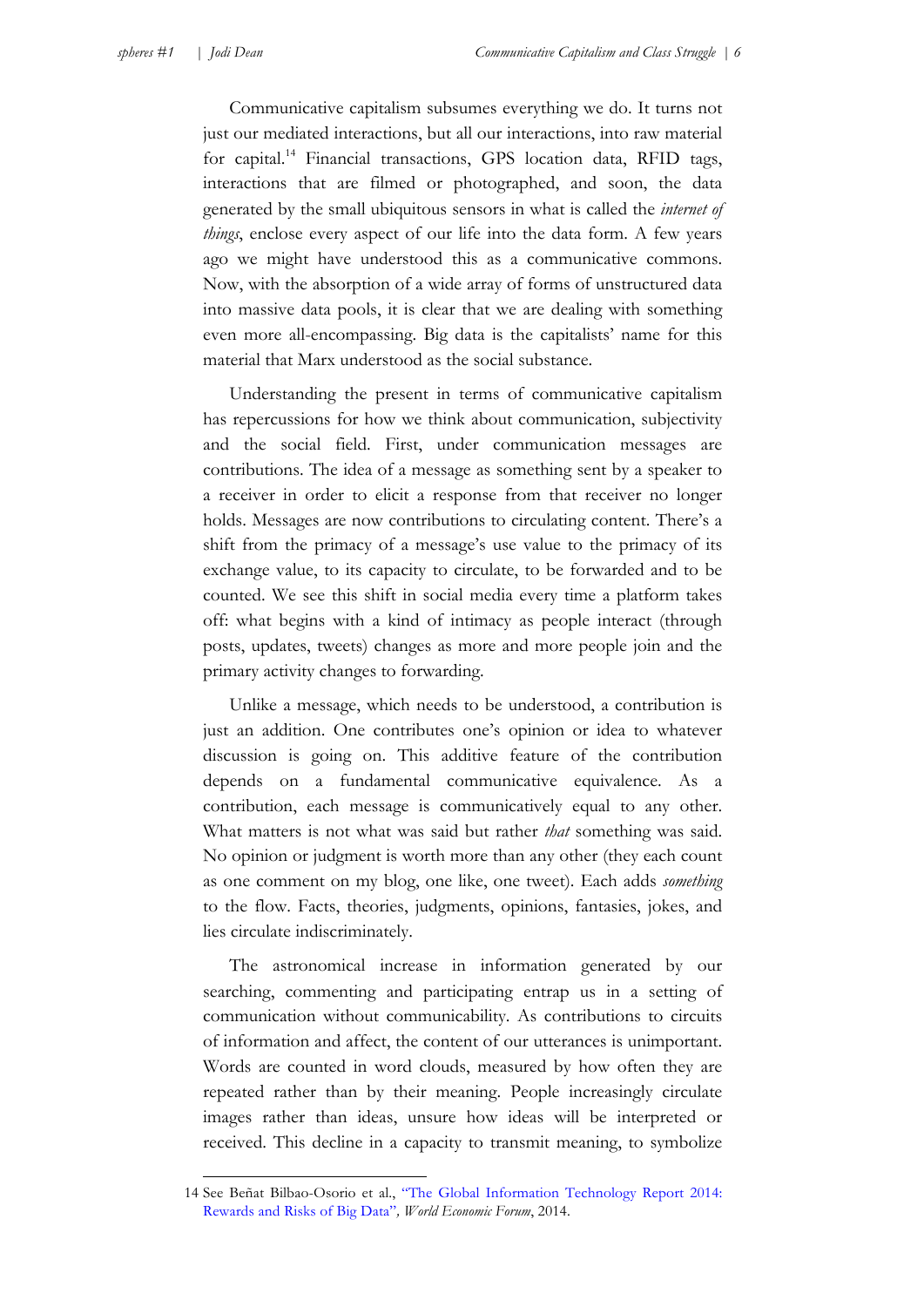beyond a limited discourse or immediate, local context, characterizes communication's reconfiguration into a primarily economic form. Communicative production is for circulation more than use (getting attention not furthering understanding). Words and images circulate, but they do so shorn of meaning.

Correlative to the change in communication is a change in subjectivity. Formerly powerful markers of symbolic identity – that place from which we judge ourselves – have withered away. The old political subjects of industrial worker and bourgeois citizen split between public and private spheres no longer organize action. As symbolic figures for politics, they have been critiqued, complicated, and pluralized. The material conditions that made them possible have been radically altered, not least through communicative capitalism. Think of the end of divisions between work and home, between being at work and not being at work, as well as the array of developments associating with de-industrialization, off-shoring, post-fordism, and informatization. A similar decline in symbolic efficiency affects racial, ethnic, gender and sexual identifications. They, too, are less fixed, less stable, less available as determinate subject positions – although they remain sites of potent, intense struggle.

Put in Lacanian terms, we see symbolic identities replaced by imaginary identities. Symbolic identity involves the subject's identification with an ego ideal, that is, with a perspective before whom the subject sees himself and his actions. Imaginary identification refers to the image that the subject adopts of himself. Symbolic identification, we might say, establishes the setting that determines which images appear and how it is that some are more compelling or attractive to us than others. Imaginary identification refers only to my self-image.

The networked interactions of communicative capitalism do not provide symbolic identities – sites from which we see ourselves as loci of collective action. Rather, they provide opportunities for new ways for me to imagine myself, a variety of lifestyles that I can try and try on. This variety and mutability makes my imaginary identity extremely vulnerable – the frames of reference that give it meaning and value are forever shifting; the others who can rupture it might appear at any moment and their successes and their achievements, call mine into question. This insecurity is not only psychic: it is a reasonable response to struggles to persist in global, reflexive financial and information networks. In a convincing discussion of the impact of knowledge management (KM) techniques on highly educated knowledge workers, Christopher Newfield observes,

"KM insisted that good college grads are no different from other production workers: there is nothing wrong with them,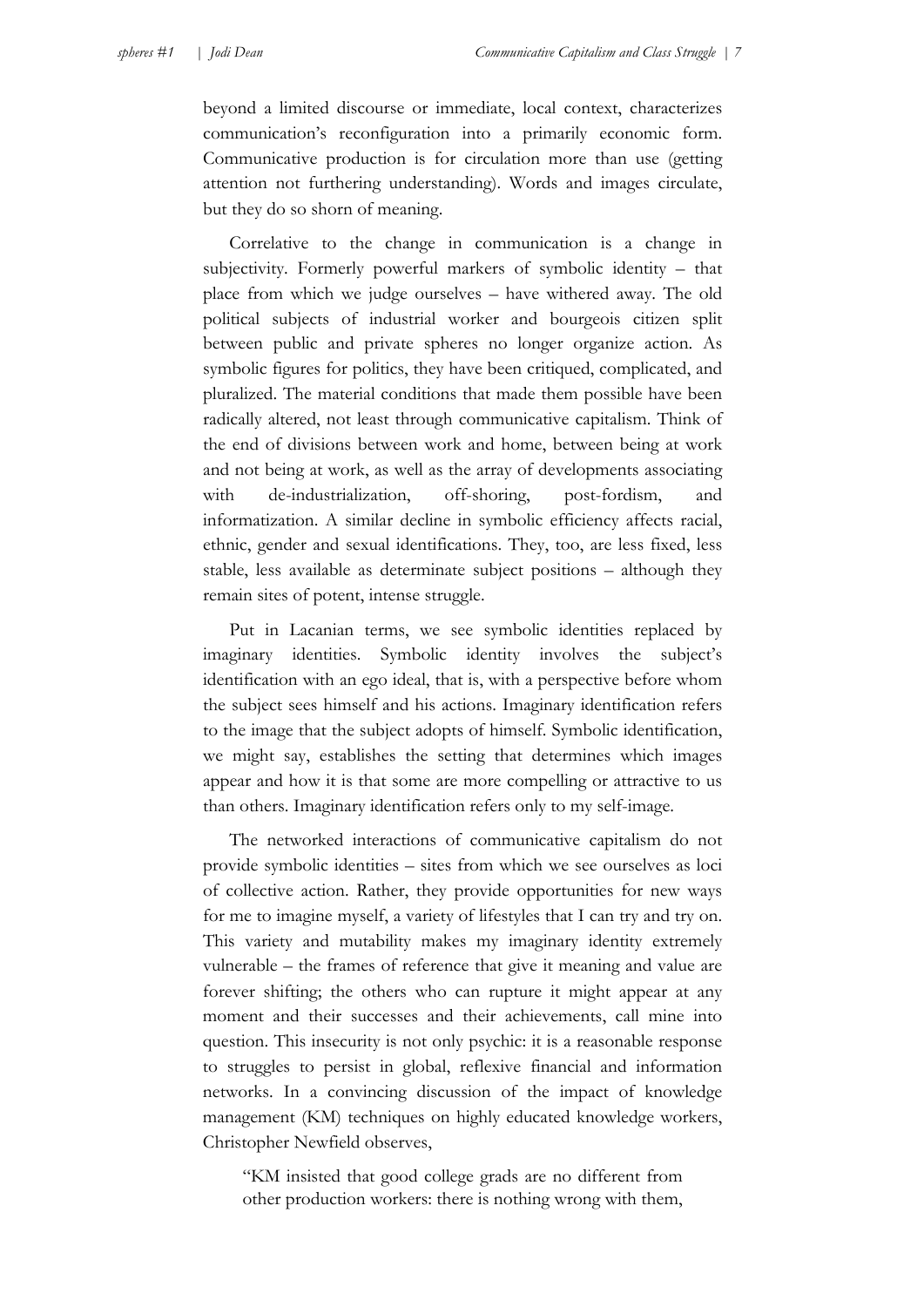exactly, but they do not contribute the only thing that counted in the knowledge economy – unique comparative advantage through proprietary innovations."15

No wonder so many of us emphasize our unique individuality: our jobs depend on it.

The social field of communicative capitalism is characterized by competition, division and inequality. This is not an arena we can view in terms of a public sphere of rational deliberation and democratic decision-making. It is one where numbers matter more than content, where *how many* takes the place of *how come*, where correlation displaces causation. The clearest explanation of the constituent role of inequality in communicative capitalism comes from Albert-Lázló Barabási's discussion of power-law distributions in complex networks.<sup>16</sup> Complex networks – networks characterized by free choice, growth and preferential attachment – have a specific structure. The top, or most popular node, has twice as many links as the second most popular, which has more than the third most popular and so on, such that there is very little difference among those at the bottom but massive differences between top and bottom. Although this might not seem very significant and even rare – we tend to expect most distributions we encounter in our everyday life to follow a bell curve – the sorts of power-law distributions we find in complex networks are in fact pretty common. They characterize academic citation networks: lots of articles are written, few are read, but the same four are cited by everybody. This is the same structure that produces blockbuster movies, best-selling novels and giant internet hubs. The idea appears in popular media as the *80/20 rule*, the winner-takes-all or winner-takes-most character of the new economy, and the *long tail*.

In these examples, the *one* in first place emerges through the generation of a common field. Think of a competition: best weight-loss app or best city tourism app. The contest generates a common field that will produce a winner. These commons can be generated in a variety of ways: in comments on a post (think of Reddit and the ways that readers vote posts to move up and down in the rankings), in web articles (think *Huffington Post* blog posts or other sites offering lots of click bait), and on Twitter. The more participation, the larger the field, the greater the inequality, and therefore, the greater the difference between the one and the many. Expanding the field produces the one.

<sup>15</sup> Christopher Newfield, ["The Structure and Silence of the Cognitariat"](http://www.eurozine.com/articles/2010-   02-05-newfield-en.html), *Eurozine*, February 5, 2010.

<sup>16</sup> See, for example: Albert-Lázló Barabási, *Linked: The New Science of Networks*, New York NY, Basic Books, 2002.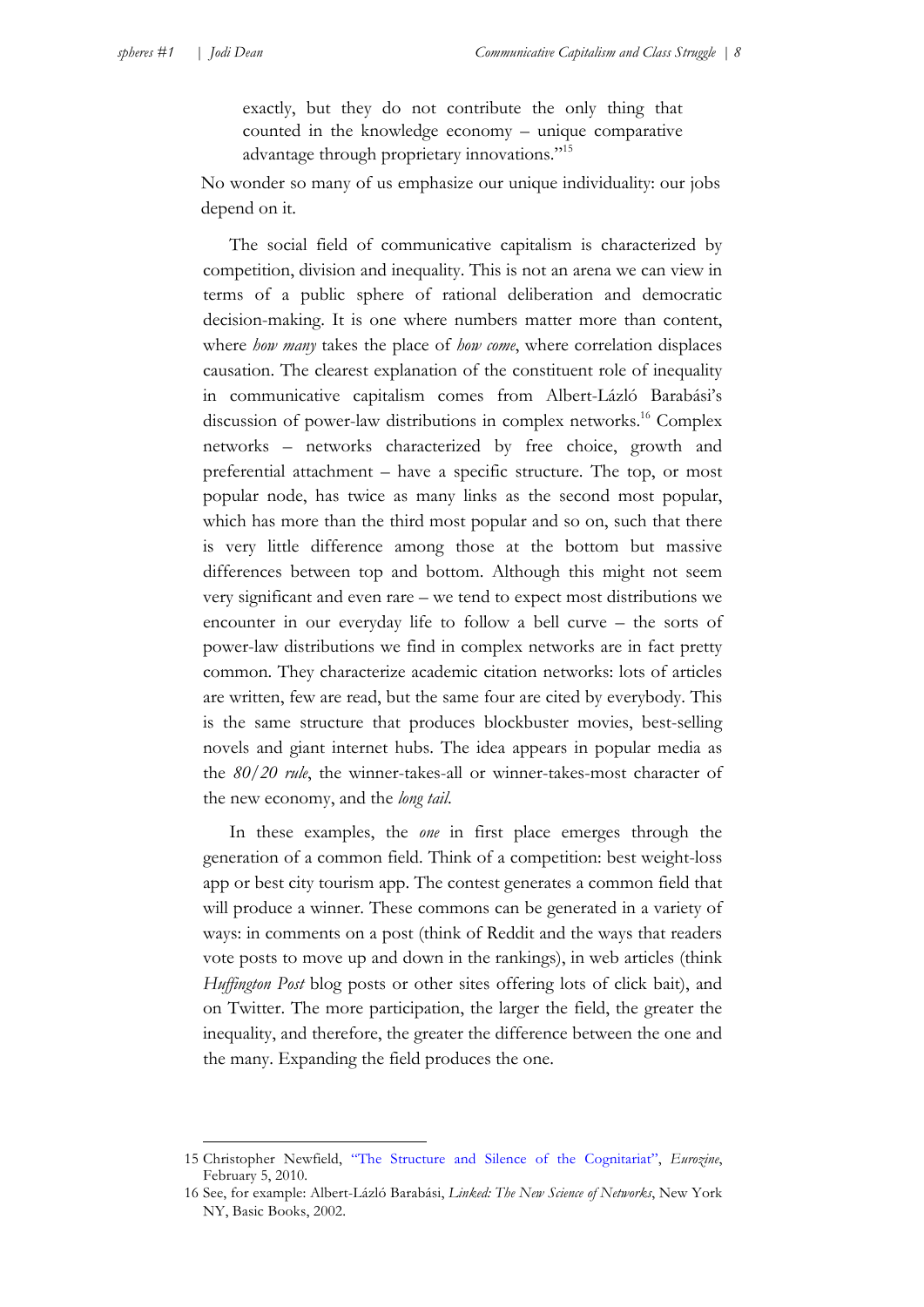So in addition to the wide array of tried and true operations through which capitalists have always exploited workers – length of working day, wage theft, speed ups, charging them for the means of production – communicative capitalism opens up new avenues for exploitation. Because the common is the general field out of which the one emerges, exploitation consists of efforts to stimulate the creative production of the field in the interest of finding – and then monetizing – the one. The best example of this is the Chinese website [Qidian.com](http://www.Qidian.com), which has a million registered writers and a hundred million paying members. The writers receive fractions of a cent per thousand-word update. To make enough money to survive requires writing hundreds of thousands of words a month – breaking down the division between physical and mental labor. The vast majority is stuck in the bottom. A lucky few (29) become Platinum Writers or Big Dogs. Some of their novels have been adapted for television.<sup>17</sup>

The power-law distribution of nodes in complex networks (again, networks characterized by free choice and preferential attachment) tells us that inequality is a necessary feature of communicative capitalism. It is generated by the free flow of information through the networks and then seized and exploited in the capitalist competition for profit. If we are honest, we have to admit that there is actually no such thing as social media. Digital media is class media. Networked communication does not eliminate hierarchy, as we believed, in entrenches it as it uses our own choices against us.

### CLASS STRUGGLE

1

Change in communication, imaginary over symbolic identity, and extreme inequality: with these as key features of communicative capitalism, what would we expect class struggle to look like?

With respect to workplace struggles, we would expect more struggles among those in communicative labor – teachers, transport and the service sector. We would expect struggles to extend beyond the workplace, perhaps involving hacking as a kind of contemporary sabotage as well as various kinds of misuse of communicative devices. But more fundamentally given the changes in communication and subjectivity, we would expect the expropriated to face real difficulties in organization, in constructing clear narratives, and symbols. We would expect images to take primacy over arguments, positions and demands. We would expect intense attachment to individuality, difference and uniqueness – attachments that would hinder solidarity. We would expect suspicion of those deemed to threaten that uniqueness. Micro-

<sup>17</sup> Ning Hui, ["What's Behind China's Growing Legions of Online Readers"](http://www.tealeafnation.com/2013/04/whats-behind-chinas-growing-legions-of-online-readers/), *TeaLeafNation*, April 23, 2013.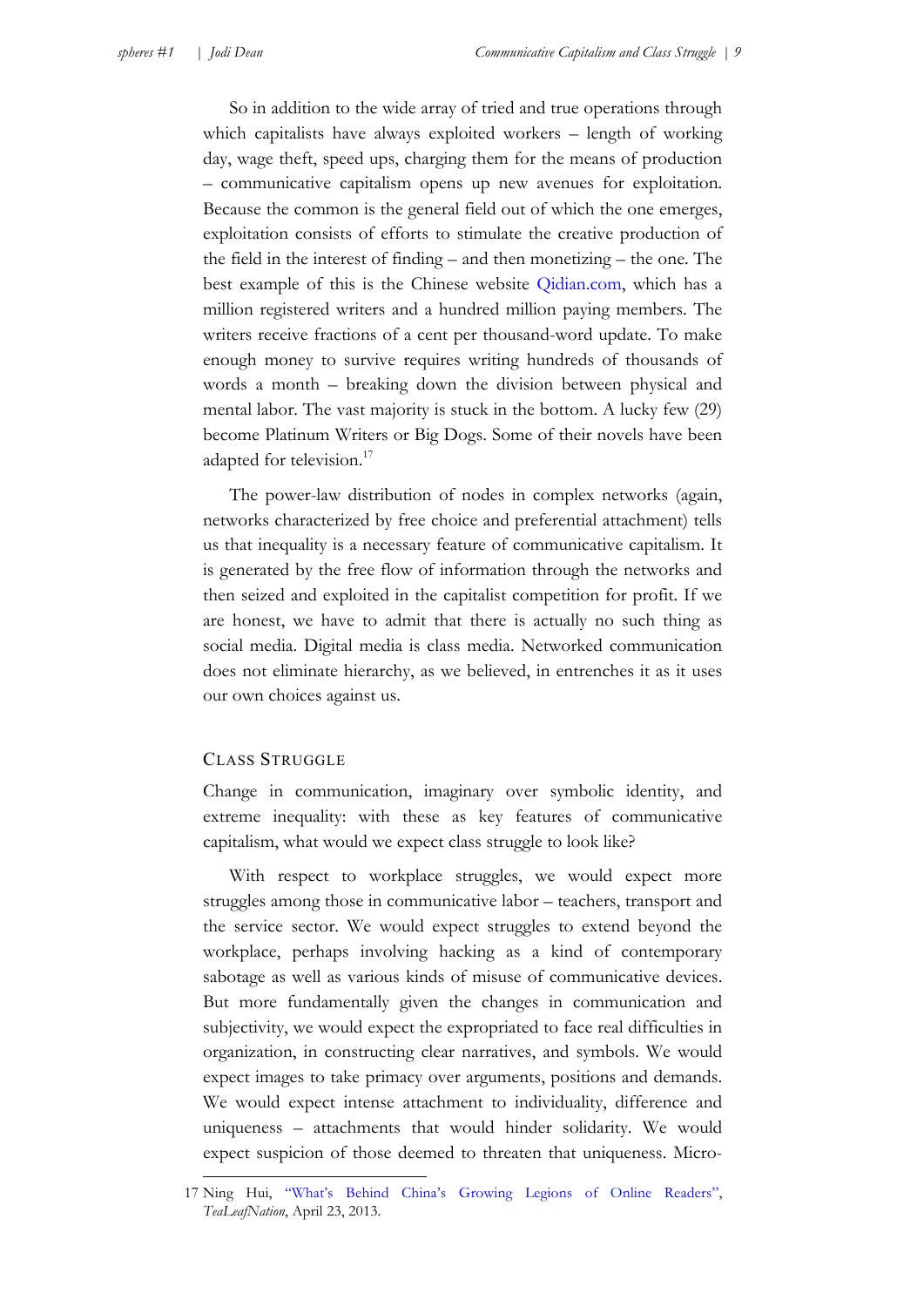politics, issue-politics, anarchism, one-off demos, clictivism, and ironic events would, in this setting, seem more compelling (they would definitely be easier) than the sustained work of party-building. And we would expect an increased focus on inequality.

The concept of communicative capitalism thus makes the protests and revolts of the last few years legible as the class struggle of the proletarianized. It accounts for the insistence of personal media, the people protesting, the economic position of the protesters *and* the political ambiguity of the protests. New proles often have a strong libertarian bent. They tend to present themselves as post-political or anti-political (as in, for example, the Spanish movement of the squares). They are so fluid and spongy ('whatever beings' with imaginary identities as I explain in *Blog Theory)* that they can be channeled in different directions. They have a hard time uniting as a class even as their actions are the expressions of a class.

What about the other side? If the recent years of riot and protest have been significant, we would expect a reaction from capital and the state, an intensification of surveillance and policing, a use of state resources to protect banks and corporations, and an attempt to return as quickly as possible to business as usual. We would expect capital and the state to try to turn protests into opportunities for capital accumulation, whether as content or opportunities for network growth. More than simply a reaction to the protests, this tendency to expropriation is one that directly opposes them. Big data makes this clear. More precisely, if crowds – demonstrators and occupiers – express a new common of collective struggle then big data is an effort to enclose and expropriate this common.

### BIG DATA

Two metaphors stick out in big data rhetoric: data as oil and data as gold. That is to say, fuel and money - something that powers and something that circulates. The oil and gold metaphors are telling in that they identify big data as the natural resource on which communicative capitalism relies. This resource, produced by all in common, is seized, enclosed, and privatized in a new round of primitive accumulation. In *Capital*'s famous Part VIII, Marx discusses the "historic process of divorcing the producer from the means of production." This process involved the forcible enclosure of the commons. Landlords, assisted by the law, expropriated what had belonged to the people in common. Property based on the labor of the owner is thereby replaced with property based on capitalist ownership. In Marx's words, "the pigmy property of the many" is concentrated "into the huge property of the few."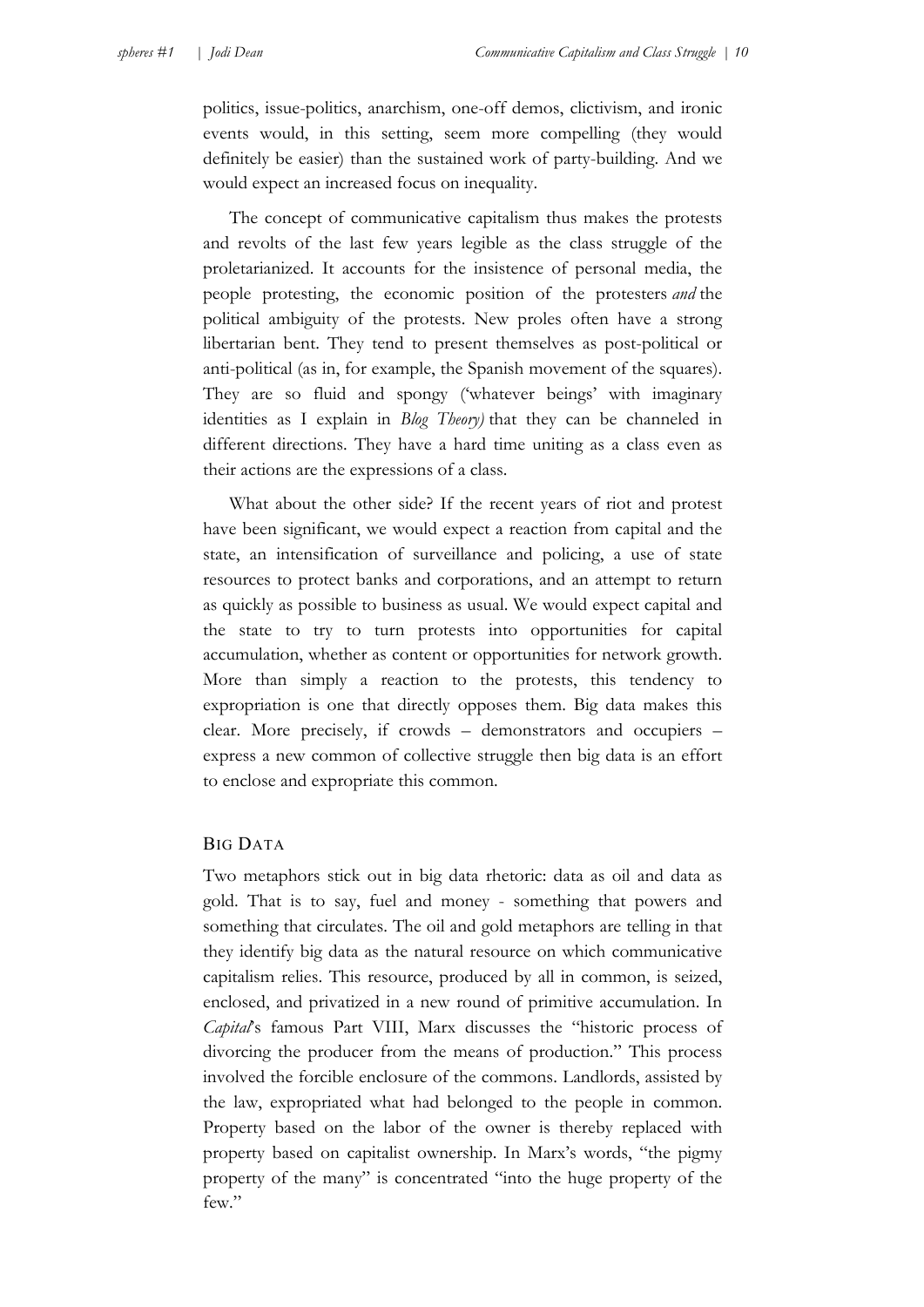<u>.</u>

David Harvey rightly points out that far from existing outside of capitalist processes as some sort of origin, the practices associated with primitive accumulation coexist with capitalism. He thus emphasizes accumulation by dispossession, associating various schemes of privatization, financialization and commodification, with a new enclosure of the commons.<sup>18</sup> Dispossession, rather than happening all at once, is an ongoing process. No one will deny the *ongoingness* of data dispossession. Sometimes it is blatant: the announcement that our call will be monitored for quality assurance, the injunctions to approve Apple's privacy changes again or the necessity of renewing passwords and credit card information. Sometimes the ongoingness is more subtle; in maps, GPS signals, video surveillance, and the RFID tags on and in items we purchase. And sometimes the ongoingness is completely beyond our grasp, as when datasets are combined and mined so as to give states and corporations actionable data for producing products, patterns, and policies based on knowing things about our interrelations one to another that we do not know ourselves. Here the currents of lives as they are lived are frozen into infinitely separable, countable, and combinatory data-points.

There is, however, a strangeness to data dispossession that differentiates it from the dispossession that accompanies debt, privatization or foreclosure. It is not as if we no longer have our location when our location data is sold to advertisers in a real-time auction. We still have our names and email addresses when we provide them in exchange for access to a website. It is not even that we somehow lose control over our names, addresses and other identifying information – such control has always been a myth that treats markers that pinpoint us for state and capital as crucial to a similarly fantastic vision of deep, unique, and authentic individual self. We have always been deeply imbricated with others so that their thoughts and feelings, desires and drives are inseparable from our own.

The dispossession of big data, then, is not about control of our individual identities. Rather, we are dispossessed of a certain kind of temporality and a certain kind of being together. These are expropriated from us and put to alien use. Two kinds of temporality are expropriated: the *momentary* and the *futural*. We lose the *momentary* because everything leaves a storable trace. Moving through space with a mobile phone creates data. Touching a screen, looking at a screen, creates data. Rather than a time of instants, we have a time of permanents. In this time, mistakes, errors and lies, coexist with

<sup>18</sup> David Harvey, "The 'New' Imperialism: Accumulation by Dispossession", *Socialist Register*, 40, 2004, pp. 63–87, p. 75.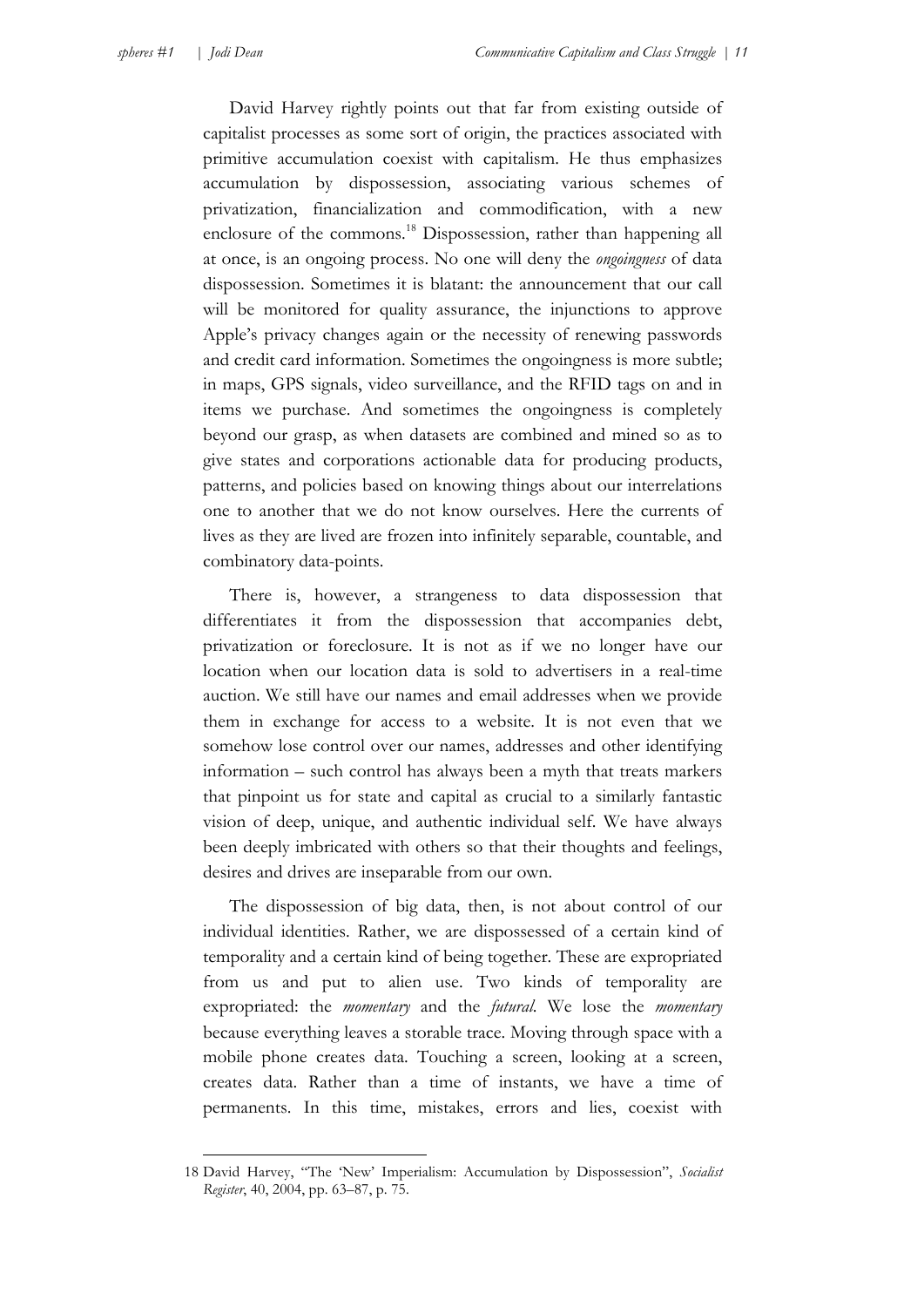corrections. Learning and falsifiability become attributes of systems, of algorithms, rather than dimensions of meaning. We lose a dimension of *futurity* in that a primary mode of data analysis is predictive: the search for patterns is in order to predict – and intervene in – the future, even if that future is only microseconds ahead, as happens in high-frequency trading. In each case, data analytics try to eliminate surprise, the very possibility that something could happen inseparable from futurity.

The expropriation of these temporalities exemplifies and intensifies the decline of symbolic efficiency. Stored moments are emptied of contexts, so many instants to be reassembled on demand. Similarly, futurity detaches from narratives of possibility, plans we might make and visions we might pursue, fragmented into so many options for prediction and arbitrage, available to government and finance but not to us.

Data dispossession changes our modes of being together by making them available for the private commercial gain of another. In the words of a 2014 World Economic Forum report on big data, "Our collective discussions, comments, likes, dislikes, and networks of social connections are now all data, and their scale is massive."<sup>19</sup> Sociality – and not just person to person but persons to animals, environment and things – is enclosed, analyzed for past patterns and held for future ones in the interest of squeezing out some competitive advantage. Communication, culture and care are seized and tagged. We can do nothing that is not already for capital. To invoke Karl Polanyi, data dispossession separates "the people from power" over our own communicative life. And the way that this matters is not individual but collective – our common power – exercised in multiple, fluid, indirect, and uncertain ways, over the relations we create in common. $^{20}$ 

Understood as the basic resource of communicative capitalism, big data has the characteristic of being self-renewing. It is inexhaustible and co-extensive with the reproduction of social life. It reaches through and beyond work, even beyond the reproduction of workers, into the social substance itself.

A recent White House report on big data and privacy asserts that big data can "help create entirely new forms of value".<sup>21</sup> It is worth considering this claim closely. Nothing in the report would lead one to conclude that its authors have in mind something like the collective benefit that accrues from common modes of being or the strength that

<u>.</u>

<sup>19</sup> Bilbao-Osorio et al., p. 3.

<sup>20</sup> Karl Polanyi, *The Great Transformation: The Political and Economic Origins of Our Time*, Boston MA, Beacon Press, 2001, p. 234.

<sup>21</sup> John Podesta et al., *Big Data: Seizing Opportunities and Preserving Values*, Washington DC, The White House, 2014, p. 37.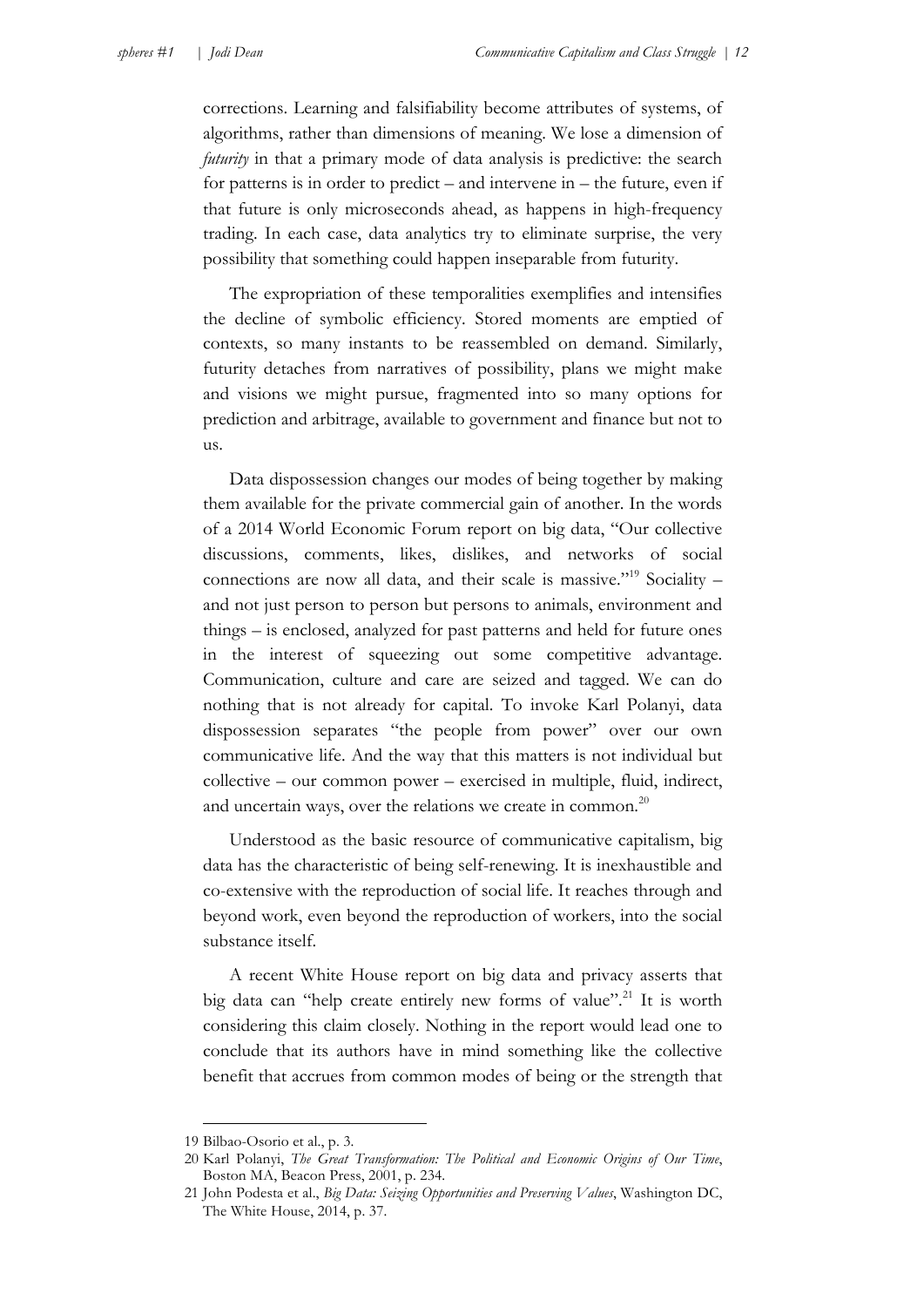results from pulling together to address the global challenges of climate change and economic inequality. Rather, the authors seem to have capitalist value or value that leads to capital accumulation in mind. That it is taking a "new form" could mean that it is value that exceeds the wage relation and even the property relation, which is what I've been arguing in terms of communicative capitalism's direct expropriation of the social substance in the form of big data. But this probably is not what they have in mind either. They are probably just thinking of new opportunities for capital accumulation.

The World Economic Forum Global Information Technology Report 2014 invokes value in this sense of corporate profits when it describes the potential for gains of 14.4 trillion dollars in added value in the commercial sector over the next ten years:

"This opportunity exists in the form of new value created by technology innovation, market share gains, and increasing competitive advantage. It translates into an opportunity to increase global corporate profits by approximately 21 per cent, driven by improvements in asset utilization (reducing costs and improving capital efficiency), employee productivity (improved labor efficiency), supply chain logistics (eliminating waste and improving process efficiency), customer experience (adding more customers), and innovation (reducing time to market)."<sup>22</sup>

Value here is a matter of capital accumulation by the capitalist class. It accumulates from cutting the labor force (*reducing costs* and *supply chain logistics* in their terms), squeezing the remaining workers (*improved labor efficiency*), trying to get people to spend more money, and becoming more competitive. This last benefit is necessarily short-term. Even if big data gives a competitive advantage to early adopters, as it becomes standard, that competitive edge will diminish; this is the case in the adoption of any technology.

Consider a couple of the big data experiments that have generated corporate value. Bank of America put tracking sensors on ninety workers and discovered that the most productive workers engaged frequently with their colleagues. The bank started mandating group breaks and saw a ten per cent productivity increase.<sup>23</sup> UPS installed sensors as well as GPS in its trucks in an effort to increase efficiency and control costs. Data on more than 200 elements is collected, including truck speed, number of times the truck is put in reverse,

1

<sup>22</sup> Bilbao-Osorio et al., p. 38.

<sup>23</sup> Rachel Emma Silverman, ["Tracking Sensors Invade the Workplace"](http://online.wsj.com/articles/SB10001424127887324034804578344303429080678), *Wall Street Journal Online*, March 7, 2013.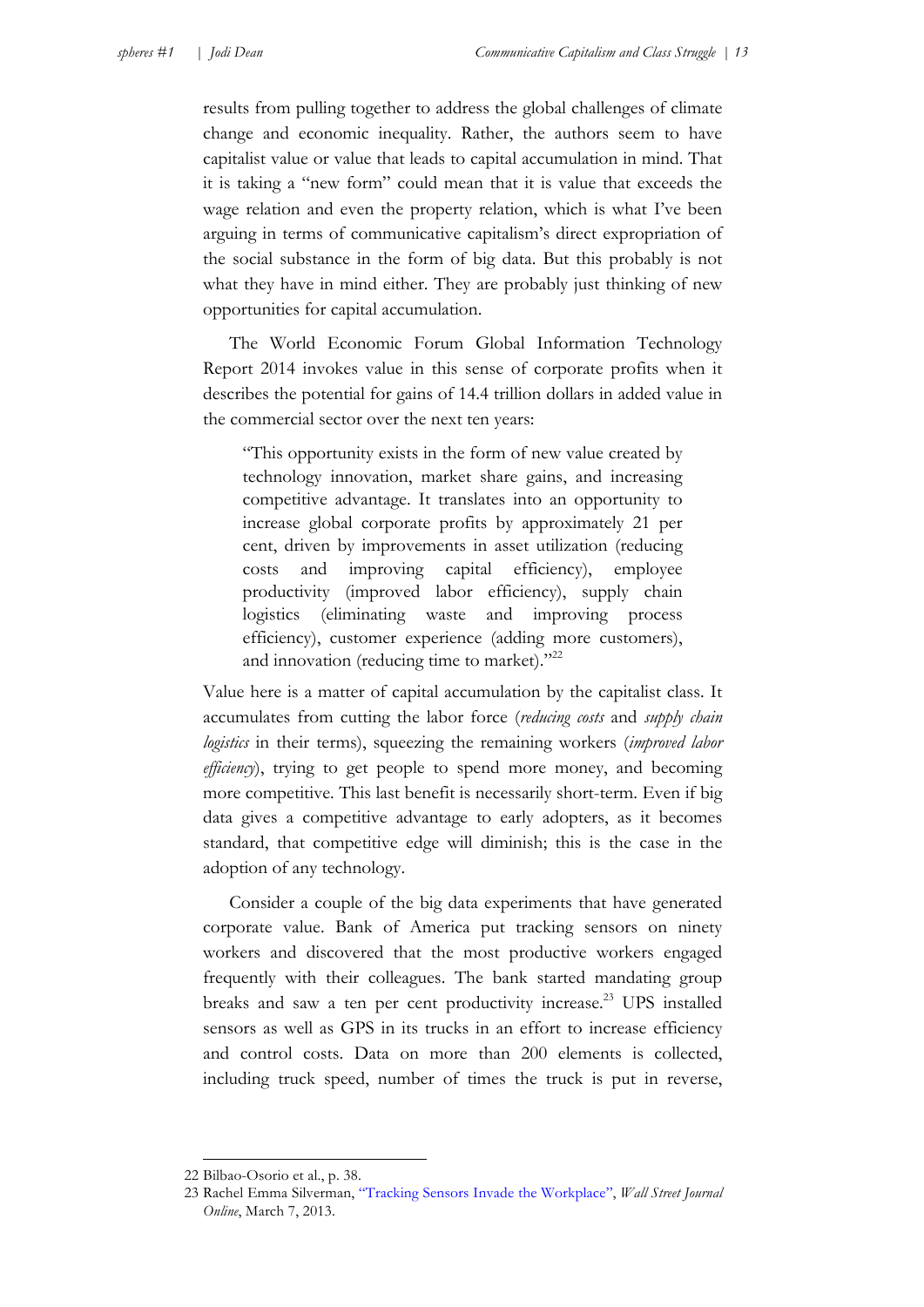driver seat belt use, the length of time a truck is idling.<sup>24</sup> It can now decrease fuel consumption while increasing the number of deliveries per truck.<sup>25</sup>

A *Forbes* article on workforce analytics indicates the importance of big data for "controlling labor costs", which for the healthcare, education, and service industries is upward of fifty per cent of operating budget. Many such enterprises "track the time employees arrive, what they do at work, when they leave for breaks, the times they call in sick, schedule details, personal information and much more", writes the author, Bill Barlow. Workforce analytics lets a company use this information "to optimize its labor force by scheduling the right mix of full-time, part-time and temporary labor on a variety of schedules".<sup>26</sup> Another way to make the same point: big data increases worker precarity as it enables companies to do more with less.

Approached in terms of class struggle, big data looks like further escalation of capital's war against labor. If earlier waves of automation displaced industrial workers, big data portends the displacement of post-industrial or knowledge workers. It should come as no surprise, then, that education and health care, two of the last remaining sites of intensive, face-to-face, relatively high-paying labor, are often singled out in media, industry and governmental discussions of big data. An excellent study, *The Future of Employment*, by Carl Benedikt Frey and Michael A. Osborne, explains why this is the case.<sup>27</sup> Historically, those tasks could be computerized which followed clear, rule-based routines. Too many variables meant it was too hard to program. Big data breaks through this technological barrier as it enables non-routine tasks to be rendered as well-defined problems. Frey and Osborne write:

"Data is required to specify the many contingencies a technology must manage in order to form an adequate substitute for human labor. With data, objective and quantifiable measures of success of an algorithm can be produced, which aid the continual improvement of its performance relative to humans […] As a result computerization is no longer confined to routine tasks that can be written as rule-based software queries, but is spreading to every non-routine task where big data becomes available."28

1

<sup>24</sup> Shelley Mika, ["Telematics Sensor-Equipped Trucks Help UPS Control Costs",](http://www.automotive-fleet.com/channel/green-fleet/article/story/2010/07/green-fleet-telematics-sensor-equipped-trucks-help-ups-control-costs/page/1.aspx) *Automotive Fleet,* July, 2010.

<sup>25</sup> ["Big Data = Big Wins for the Environment"](http://www.pressroom.ups.com/pressroom/staticfiles/pdf/fact_sheets/UPS-big-data-infographic-900x2708.pdf), *UPS Pressroom*.

<sup>26</sup> Bill Bartow, ["Work Smarter: How Big Data Can Boost Labor Performance"](http://www.forbes.com/sites/ciocentral/2012/07/05/work-smarter-how-big-data-can-boost-labor-performance/), *Forbes*, July 5, 2012.

<sup>27</sup> [Carl Benedikt Frey and Michael A. Osborne, "The Future of Employment: How](http://www.oxfordmartin.ox.ac.uk/downloads/academic/The_Future_of_Employment.pdf)  Susceptible Are Jobs to Computerisation?", September 17, 2013.

<sup>28</sup> Frey and Osborne, p. 15.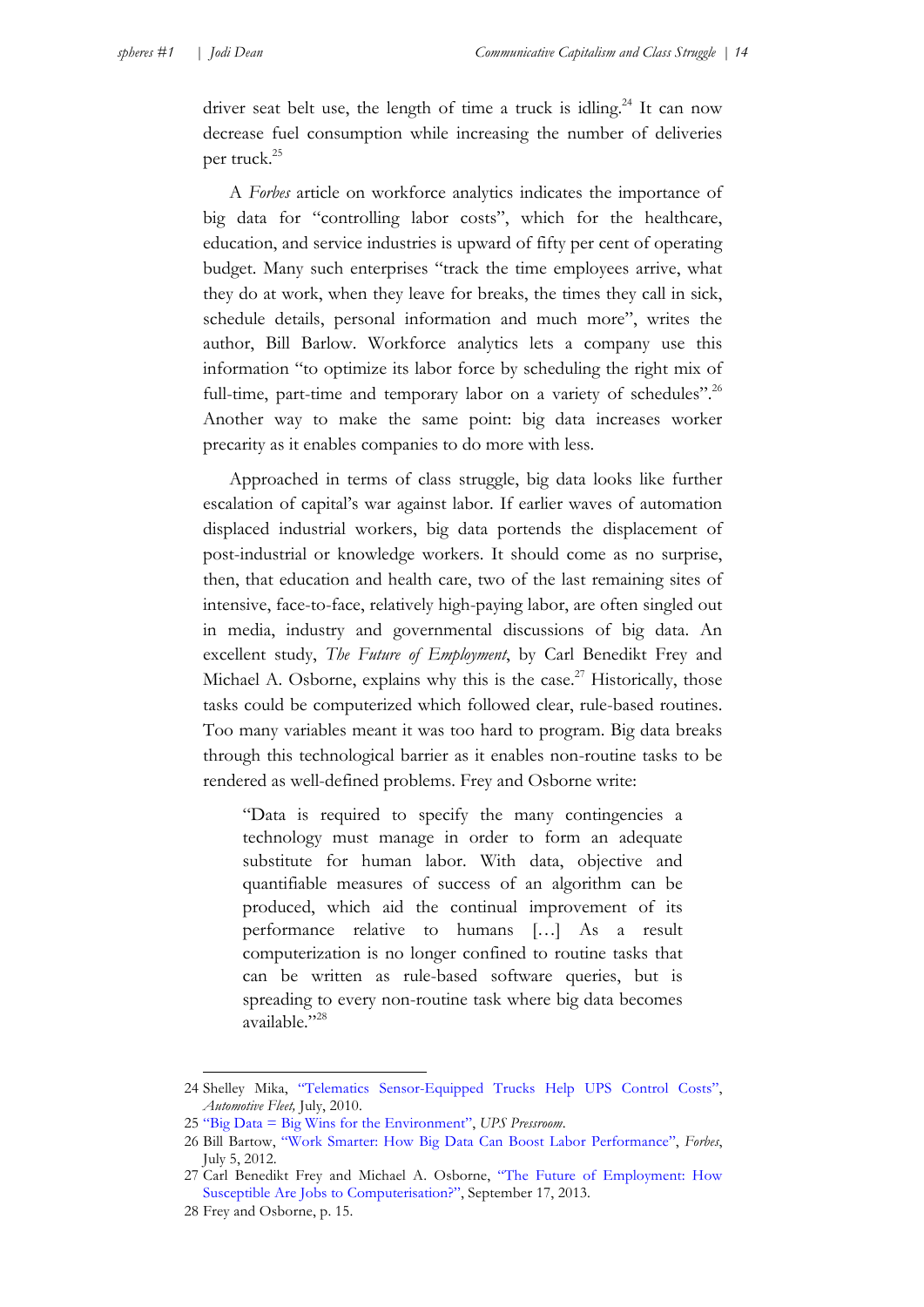Examples include robotics, Google's driverless cars and the development of voice recognition capacities that let call centers replace people with algorithms. They also include the kind of knowledge work previously seen as invulnerable. Frey and Osborne find that "47 per cent of total US employment" is at high risk of being automated within the next two decades.<sup>29</sup> Massive amounts of data allow an array of decision-making tasks to be automated: medical diagnoses and treatment, fraud detection, legal services, ad design, purchase, placement and stock-trading. Education is a key battleground, with MOOCs and the ostensible personalization of student learning by conducting ever more of it on screens.

The value in and of big data is for capital, not for the people from whom it is expropriated. A contribution to the World Economic Forum 2014 report is explicit on this point. The authors, Peter Haynes and M-H Carolyn Nguyen, note that "the greater the role that data play in the global economy, the less the majority of individuals will be worth". In fact, "this could mean that a data-driven economy may become a contracting economy".<sup>30</sup> Although Haynes and Nguyen propose various schema for remunerating people for their data, when they say that "the concept of fair value exchange no longer exists," they imply that the train has already left the station. Many of us already give away massive amounts of data, and "corporations are making significant profits as a result because their cost of materials is essentially zero".<sup>31</sup> They quote Jaron Lanier:

"The dominant principle of the new economy, the information economy, has lately been to conceal the value of information. […] We've decided not to pay most people for performing the new roles that are valuable in relation to the latest technologies. Ordinary people 'share,' while elite network presences generate unprecedented fortunes."32

### **CONCLUSION**

The revolts of the past few years exemplify class struggle under communicative capitalism. Accepting this position entails rejecting the idea that they are primarily post-political, democratic, or strictly local movements. It entails a recognition of changes in class struggles' mode of appearance; it looks different under conditions of distributed, precarious, and unpaid communicative labor, from how it appeared

<sup>29</sup> Frey and Osborne, p. 38.

<sup>30</sup> Peter Haynes and M-H. Carolyn Nguyen, "Rebalancing Socio-Economic Symmetry in a Data-Drive Economy", in Bilbao-Osorio et al., pp. 67–72, p. 70.

<sup>31</sup> Haynes and Nguyen, p. 69.

<sup>32</sup> Jaron Lanier, *Who Owns the Future? You Are Not a Gadget,* New York NY, Simon & Schuster, p. 15.